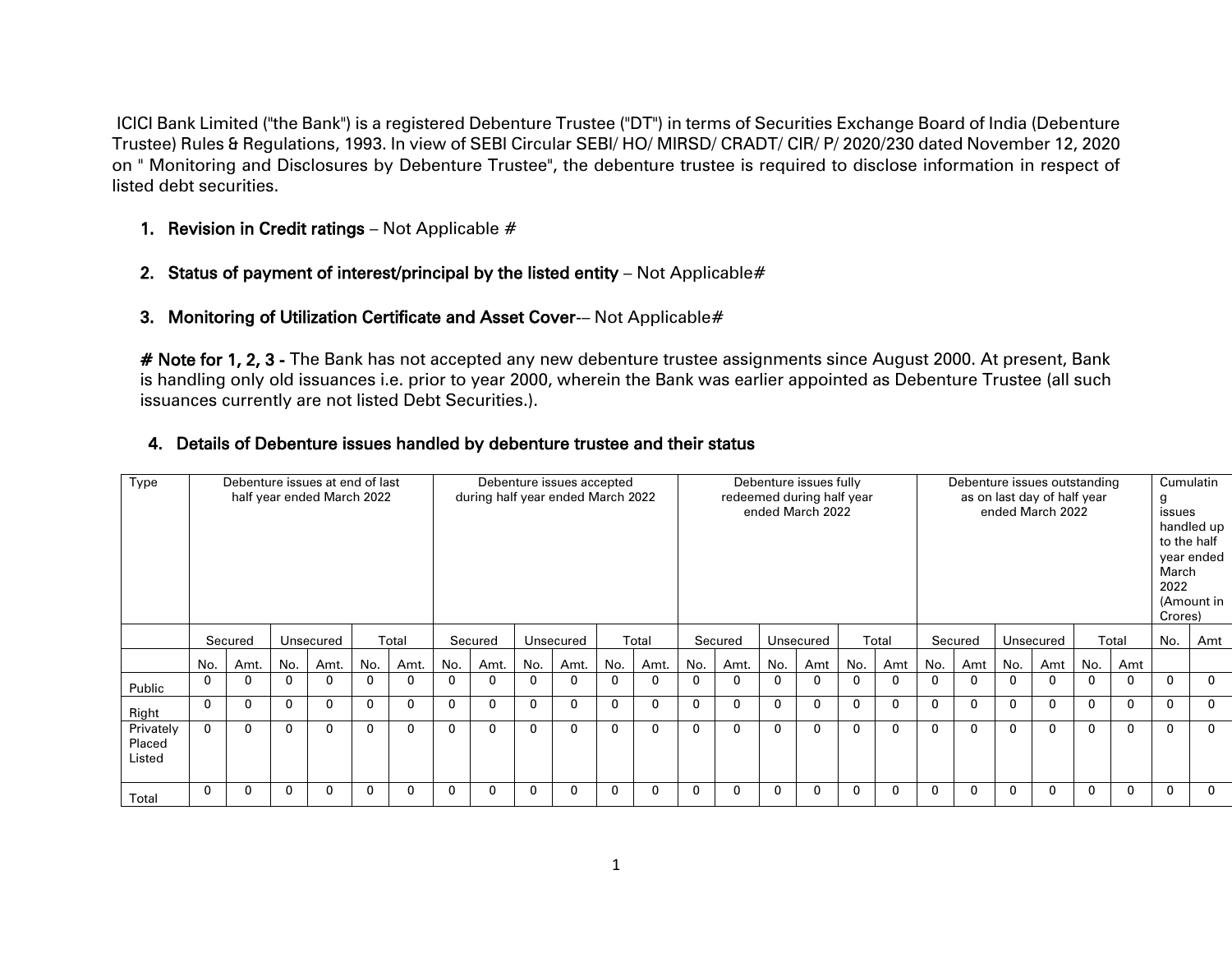Note : - Cumulative number of debenture issues handled from the date of registration till March 31, 2022 are 1120 which includes Public issues- 94, Right issues- 121 & Privately Placed Unlisted issues- 905. Cumulative size of debenture issues handled from the date of registration till March 31, 2022 are Rs. 53,750.14 Crores, which includes Public issues of Rs. 8,589.60 Crores, Right issues of Rs. 6,061.79 Crores & Privately Placed Unlisted issues of Rs. 39,098.75 Crores.

## 5. Status of information regarding breach of covenants/terms of the issue, if any action taken by debenture trustee

| Sr. | Name of    | Covenants  | Security to be | Date       | Date of    | Date of        |            | Delay if any (in no. of | Reasons    | Further       |
|-----|------------|------------|----------------|------------|------------|----------------|------------|-------------------------|------------|---------------|
| No. | the        |            | enforced due   | of         | detecting  | intimation     | days)      |                         | for the    | action        |
|     | Listed     | terms of   | to             | actual     | the        | given to       |            |                         | delay      | taken, if any |
|     | Entity     | issue (if  | breach of      | breach     | breach     | debenture      |            |                         |            |               |
|     | (ISIN)     | any        | covenant /     |            | by the     | holders, stock |            |                         |            |               |
|     |            |            | terms of issue |            | debenture  | exchanges,     |            |                         |            |               |
|     |            | breached   | including any  |            | trustee    | SEBI,          |            |                         |            |               |
|     |            | during the | revised due    |            |            | etc. (if       |            |                         |            |               |
|     |            | quarter    | date (if any)  |            |            | applicable)    |            |                         |            |               |
|     |            |            |                |            |            |                | In.        | -In                     |            |               |
|     |            |            |                |            |            |                | detecting  | intimation              |            |               |
|     |            |            |                |            |            |                | the        |                         |            |               |
|     |            |            |                |            |            |                | breach     |                         |            |               |
|     | <b>NIL</b> | <b>NIL</b> | <b>NIL</b>     | <b>NIL</b> | <b>NIL</b> | <b>NIL</b>     | <b>NIL</b> | <b>NIL</b>              | <b>NIL</b> | <b>NIL</b>    |

Note: - The Bank has not accepted any new debenture trustee assignments since August 2000. At present, Bank is handling only old issuances old issuances i.e. prior to year 2000, wherein the Bank was earlier appointed as Debenture Trustee (all such issuances currently are not listed Debt Securities.).

## 6. Complaints received by debenture trustee including default cases (all such issuances pertained to currently not listed Debt Securities)

| No. of<br>pending<br>Complaints<br>at the<br>end of last | No. of<br>complaints<br>received<br>during the<br>half year | No. of<br>complaints<br>resolved during<br>the half vear<br>(within<br>30 davs) | No. of<br>complaints<br>pending at the<br>end<br>of half year (for | Nature of the Complaint(s) | Steps taken to<br>resolve the<br>pending<br>complaints | Remarks, if any<br>Name of the<br>Company |
|----------------------------------------------------------|-------------------------------------------------------------|---------------------------------------------------------------------------------|--------------------------------------------------------------------|----------------------------|--------------------------------------------------------|-------------------------------------------|
|----------------------------------------------------------|-------------------------------------------------------------|---------------------------------------------------------------------------------|--------------------------------------------------------------------|----------------------------|--------------------------------------------------------|-------------------------------------------|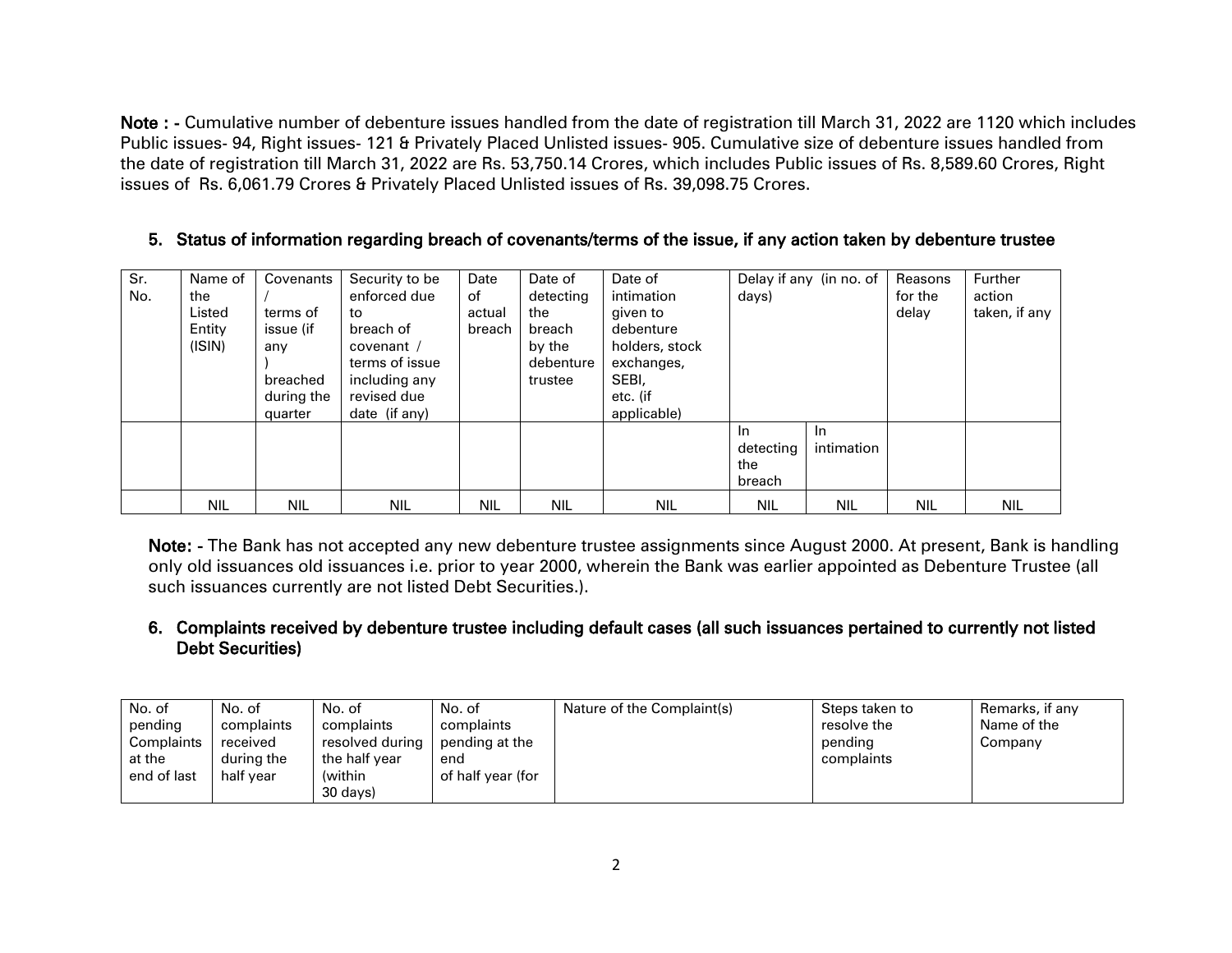| half<br>year   |              |              | more<br>than 30 days) | Delay in<br>payment<br>of<br>interest | Delay in<br>payment of<br>redemption | Any<br>other |                                                                                          |                                   |
|----------------|--------------|--------------|-----------------------|---------------------------------------|--------------------------------------|--------------|------------------------------------------------------------------------------------------|-----------------------------------|
| 14             | $\mathbf{0}$ | $\mathbf{0}$ | 14                    | Yes                                   | Yes                                  | No           | Company declared<br><b>Sick</b>                                                          | Aluminum<br>Industries Ltd.       |
| $\overline{7}$ | $\mathbf{0}$ | $\mathbf{0}$ | $\overline{7}$        | Yes                                   | Yes                                  | No           | We have filed suit<br>against the Company<br>to recover the dues of<br>debentureholders. | B.D. Industries Ltd.              |
| 3              | $\Omega$     | $\Omega$     | 3                     | Yes                                   | Yes                                  | No           | We have filed suit<br>against the Company<br>to recover the dues of<br>debentureholders. | <b>Bharat Steel Tubes</b><br>Ltd. |
| $\mathbf{1}$   | $\Omega$     | $\Omega$     | $\mathbf{1}$          | Yes                                   | Yes                                  | <b>No</b>    | We have filed suit<br>against the Company<br>to recover the dues of<br>debentureholders. | Carona Ltd                        |
| $\overline{2}$ | $\Omega$     | $\mathbf 0$  | $\overline{2}$        | Yes                                   | Yes                                  | No           | We have filed suit<br>against the Company<br>to recover the dues of<br>debentureholders. | CIMMCO Birla Ltd.                 |
| 43             | $\mathbf{0}$ | $\mathbf{0}$ | $\overline{43}$       | Yes                                   | Yes                                  | No           | We have filed suit<br>against the Company<br>to recover the dues of<br>debentureholders. | Garware Nylons Ltd.               |
| $\overline{7}$ | $\mathbf{0}$ | $\mathbf{0}$ | $\overline{7}$        | Yes                                   | Yes                                  | No           | We have filed suit<br>against the Company<br>to recover the dues of<br>debentureholders. | <b>Herdillia Unimers</b><br>Ltd.  |
| 151            | 0            | 0            | 151                   | Yes                                   | Yes                                  | No           | We have filed suit<br>against the Company<br>to recover the dues of<br>debentureholders. | Hico Products Ltd.                |
| 11             | 1            | $\Omega$     | 12                    | Yes                                   | Yes                                  | No           | We have filed suit<br>against the Company<br>to recover the dues of<br>debentureholders. | Incab Industries Ltd.             |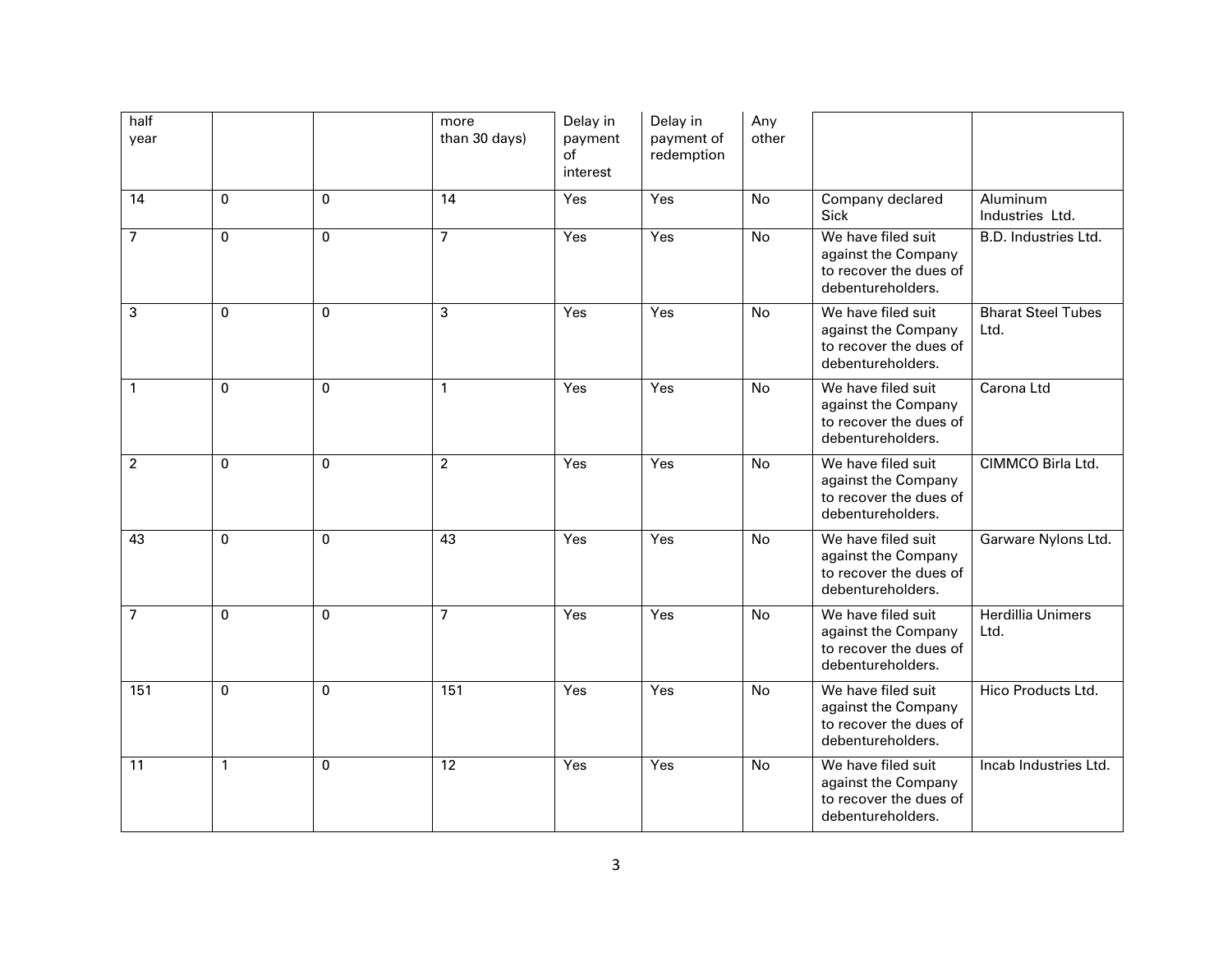| 7              | 0            | 0            | $\overline{7}$  | Yes | Yes | No        | We have filed suit<br>against the Company<br>to recover the dues of<br>debentureholders.                                                        | Indu Nissan Oxo<br>Chemical Ltd.            |
|----------------|--------------|--------------|-----------------|-----|-----|-----------|-------------------------------------------------------------------------------------------------------------------------------------------------|---------------------------------------------|
| 101            | 0            | $\mathbf 0$  | 101             | Yes | Yes | No        | We have filed suit<br>against the Company<br>to recover the dues of<br>debentureholders.                                                        | Jayant Vitamins Ltd.                        |
| 341            | $\mathbf 0$  | $\mathbf{0}$ | 341             | Yes | Yes | No        | We have filed suit<br>against the Company<br>to recover the dues of<br>debentureholders.                                                        | Lloyds Finance Ltd.                         |
| 0              | $\mathbf 0$  | $\mathbf{0}$ | $\mathbf{0}$    | Yes | Yes | No        | We have filed suit<br>against the Company<br>to recover the dues of<br>debentureholders.                                                        | M.H. Mills Ltd.                             |
| $\overline{2}$ | 3            | $\mathbf{0}$ | 5               | Yes | Yes | <b>No</b> | We have filed suit<br>against the Company<br>to recover the dues of<br>debentureholders.                                                        | Machinery Mfg.<br>Corpn.Ltd.                |
| 37             | 0            | $\mathbf{0}$ | $\overline{37}$ | Yes | Yes | No        | We have filed suit<br>against the Company<br>to recover the dues of<br>debentureholders.                                                        | <b>Mehar Dairy</b><br><b>Industries Ltd</b> |
| 5              | $\mathbf{1}$ | $\mathbf 0$  | 6               | Yes | Yes | No        | Company had filed<br>reference before<br>Board for Industrial &<br>Financial<br>Reconstruction.<br>Proposing to file suit<br>before DRT, Delhi. | Modi Industries Ltd                         |
| 23             | 0            | $\mathbf 0$  | 23              | Yes | Yes | No        | We have filed suit<br>against the Company<br>to recover the dues of<br>debentureholders.                                                        | <b>Montari Industries</b><br>Ltd            |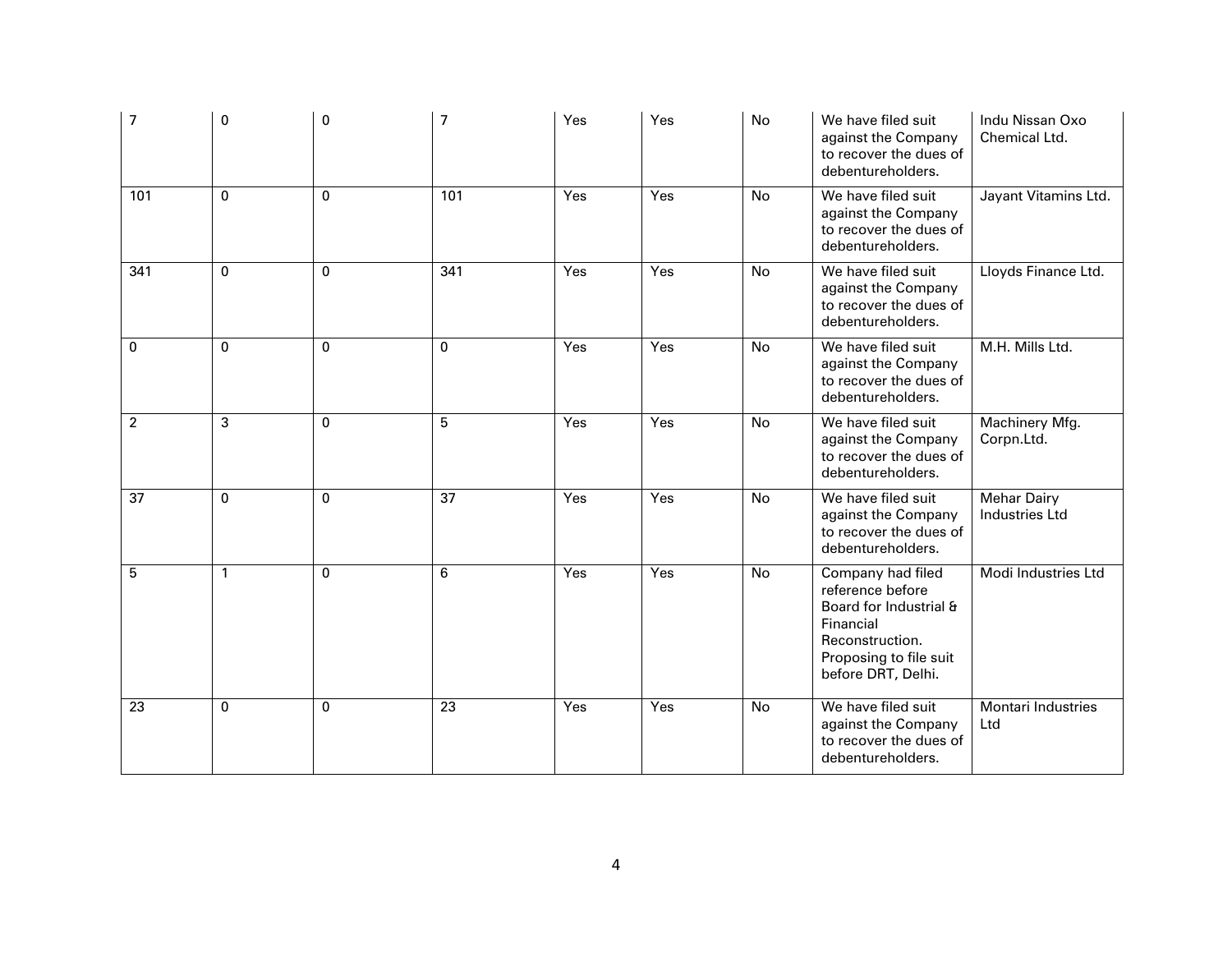| 73              | 0            | 0            | 73              | Yes | Yes | No        | We have filed suit<br>against the Company<br>to recover the dues of<br>debentureholders. | PAL Peugot Ltd.                  |
|-----------------|--------------|--------------|-----------------|-----|-----|-----------|------------------------------------------------------------------------------------------|----------------------------------|
| $\overline{99}$ | 1            | $\mathbf{0}$ | 100             | Yes | Yes | No        | We have filed suit<br>against the Company<br>to recover the dues of<br>debentureholders. | Parasrampuria<br>Synthetics Ltd. |
| 17              | $\mathbf 0$  | $\mathbf 0$  | $\overline{17}$ | Yes | Yes | No        | We have filed suit<br>against the Company<br>to recover the dues of<br>debentureholders. | Poysha Industrial<br>Ltd.        |
| 4               | $\mathbf{1}$ | $\Omega$     | 5               | Yes | Yes | <b>No</b> | We have filed suit<br>against the Company<br>to recover the dues of<br>debentureholders. | <b>Shree Synthetics</b><br>Ltd.  |
| 4               | 0            | $\Omega$     | $\overline{4}$  | Yes | Yes | <b>No</b> | We have filed suit<br>against the Company<br>to recover the dues of<br>debentureholders. | Sanghavi Steel Ltd.              |
| 20              | 0            | $\mathbf{0}$ | 20              | Yes | Yes | No        | We have filed suit<br>against the Company<br>to recover the dues of<br>debentureholders. | Shri Ishar Alloy<br>Steel Ltd.   |
| 17              | 0            | $\mathbf 0$  | 17              | Yes | Yes | <b>No</b> | We have filed suit<br>against the Company<br>to recover the dues of<br>debentureholders. | Shrishma Fine<br>Chemicals Ltd.  |
| 19              | 0            | $\mathbf 0$  | 19              | Yes | Yes | <b>No</b> | We have filed suit<br>against the Company<br>to recover the dues of<br>debentureholders. | Synthetics &<br>Chemicals Ltd.   |
| $\overline{2}$  | 0            | $\Omega$     | $\overline{2}$  | Yes | Yes | <b>No</b> | We have filed suit<br>against the Company<br>to recover the dues of<br>debentureholders. | Woolworth Ltd.                   |